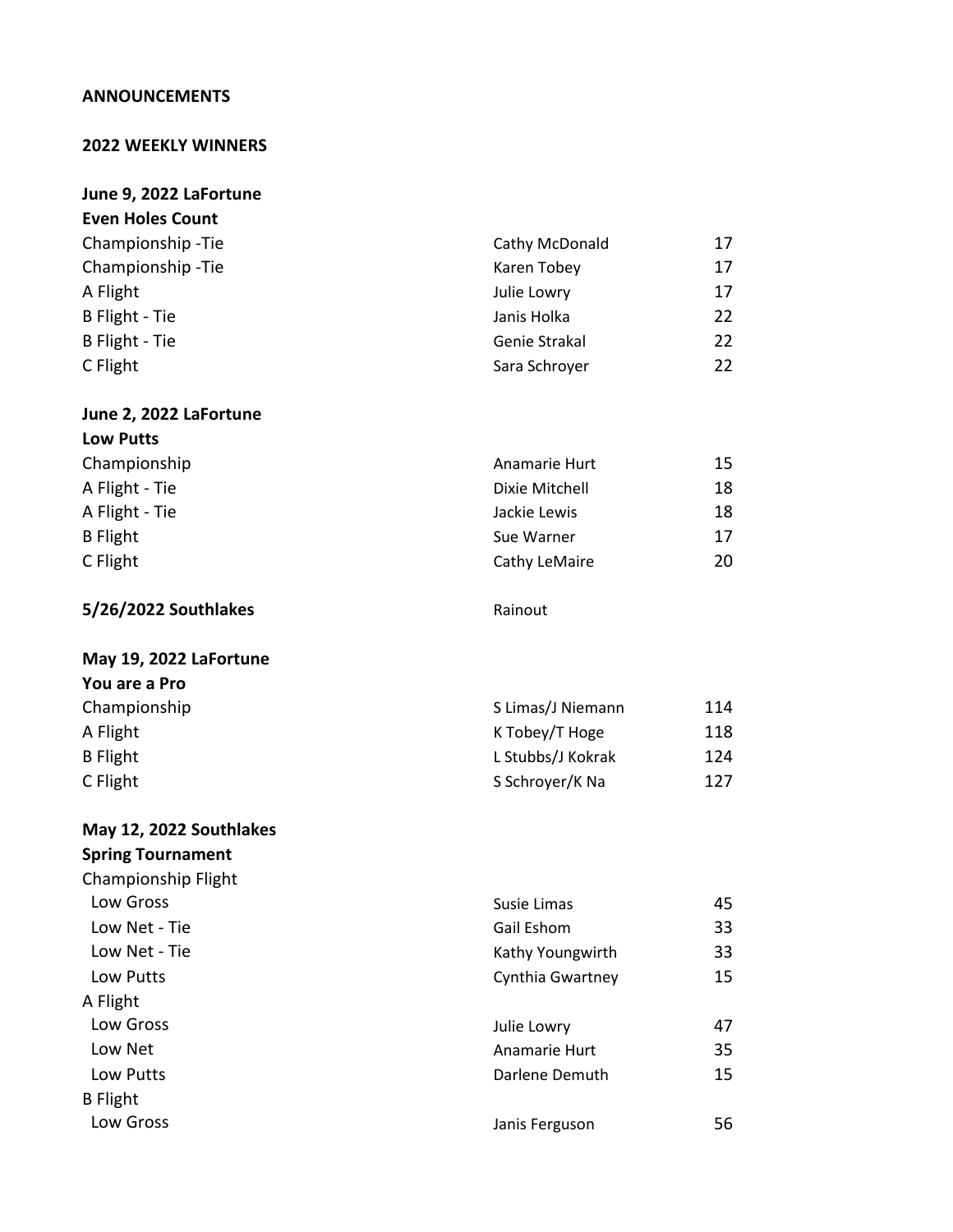| Low Net                                       | Joyce Johnson                     | 34 |
|-----------------------------------------------|-----------------------------------|----|
| Low Putts                                     | Cheryl Gathright                  | 15 |
| C Flight                                      |                                   |    |
| Low Gross                                     | Cathy LeMarire                    | 63 |
| Low Net                                       | Kathleen Beisly                   | 38 |
| Low Putts                                     | Marilyn Bell                      | 20 |
| May 5, 2022 LaFortune                         |                                   |    |
| Sinko De Mayo - No 3 putts wins               | Rainout                           |    |
| April 28, 2022 South Lakes                    |                                   |    |
| <b>Ringer Tournament Week 3 of 3</b>          | Rainout                           |    |
| April 21, 2022 LaFortune                      |                                   |    |
| T & F (Holes 2, 3, 4, 5)                      |                                   |    |
| Championship                                  | Gale Eshom                        | 18 |
| A Flight                                      | Linda Conley                      | 21 |
| B Flight - 3 way tie, broke with lowest gross | Linda Stubbs                      | 22 |
| C Flight                                      | <b>Cathy LeMaire</b>              | 24 |
| April 14, 2022 South Lakes                    |                                   |    |
|                                               |                                   |    |
| <b>Ringer Tournament Week 2 of 3</b>          | Ended after 2 weeks due to rainou |    |
| Championship Flight                           |                                   |    |
| Low Gross - Tie                               | Cathy McDonald                    | 44 |
| Low Gross - Tie                               | <b>Bobbie Phillips</b>            | 44 |
| Low Net - Tie                                 | Joyce Smith                       | 30 |
| Low Net - Tie                                 | Cynthia Gwartney                  | 30 |
| Low Putts - Tie                               | Cathy McDonald                    | 13 |
| Low Putts - Tie                               | Kathy Youngwirth                  | 13 |
| A Flight                                      |                                   |    |
| Low Gross                                     | Linda Conley                      | 46 |
| Low Net                                       | Jackie Lewis                      | 31 |
| Low Putts                                     | Darlene Demuth                    | 14 |
| <b>B</b> Flight                               |                                   |    |
| Low Gross                                     | <b>Elaine McDonald</b>            | 52 |
| Low Net                                       | Linda Stubbs                      | 31 |
| Low Putts                                     | Bettye Jackson                    | 14 |
| C Flight                                      |                                   |    |
| Low Gross                                     | Joyce Johnson                     | 53 |
| Low Net                                       | Cathy LeMaire                     | 32 |

# **April 7, 2022 LaFortune**